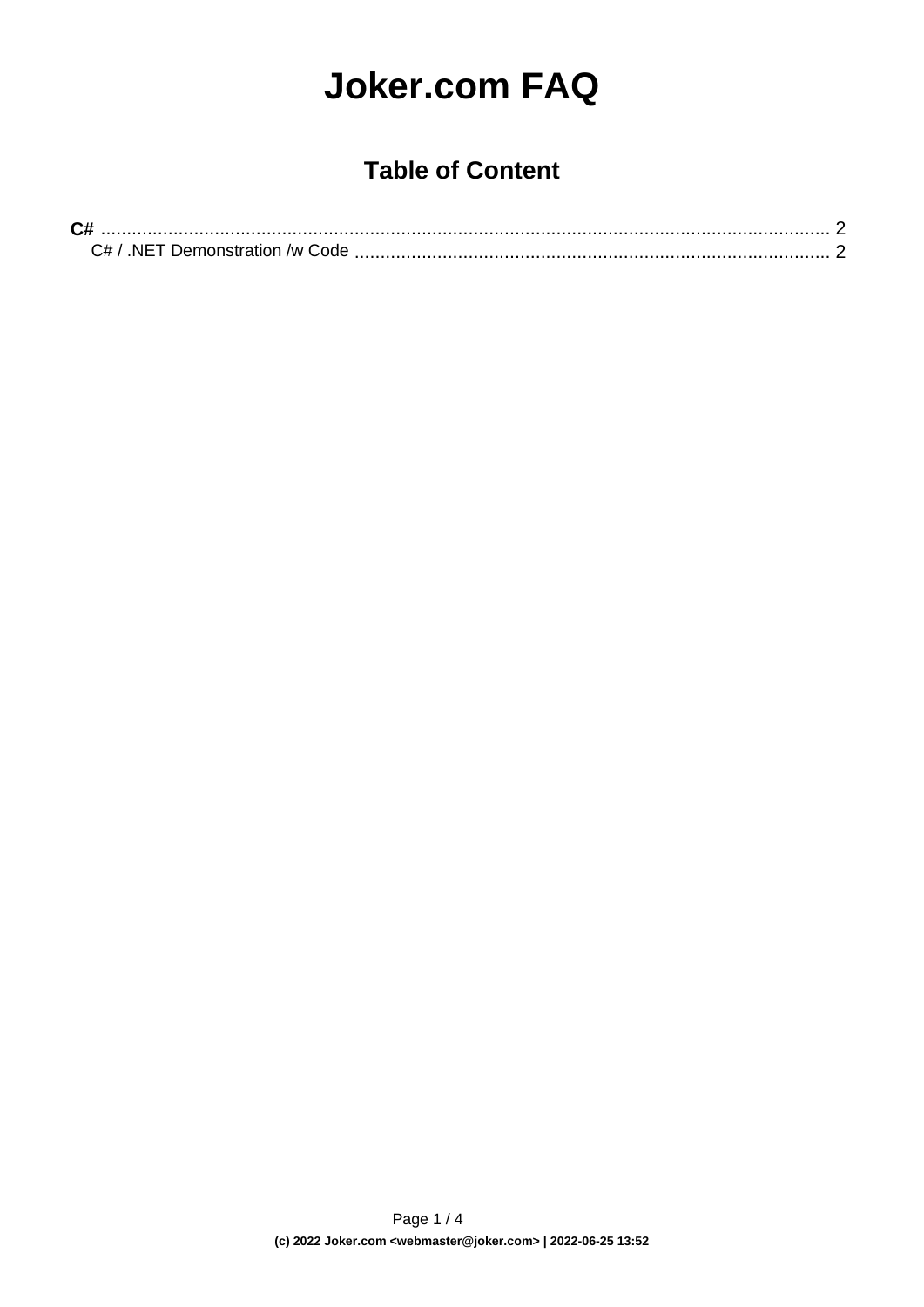## **C# C# / .NET Demonstration /w Code**

<span id="page-1-0"></span>Applications for domain management with DMAPI are very easy to create using MS Visual Studio. This example code logs into the Joker.com system using DMAPI requests.

It provides a domain listing, whois lookup and "Email verification".

This has been tested using Visual Studio 2008 and 2010, but should work with any version, and also with free Visual Studio Express and .NET versions from 3.5 onwards. Please find the source code as an attachment below.

We also provide this as a windows binary to try without the need of building it before. In case you run Windows 10 with "Smartscreen", you have to click on "more information" to execute this, since this binray of course is not signed by a "manufacturer"...

This is how this will look like: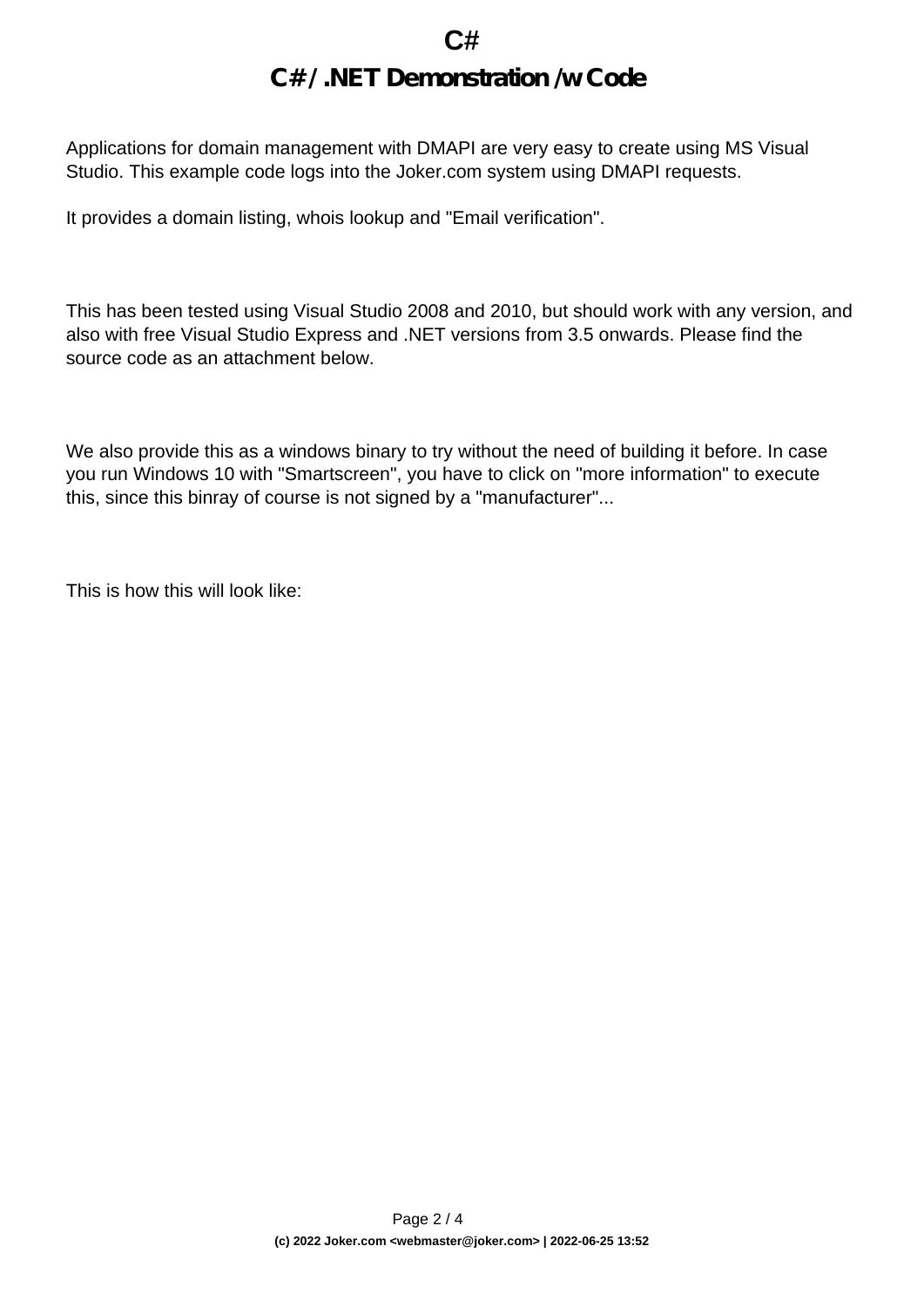Keywords: DMAPI, examples, code, c#, .NET

Last update: 2016-01-20 16:15